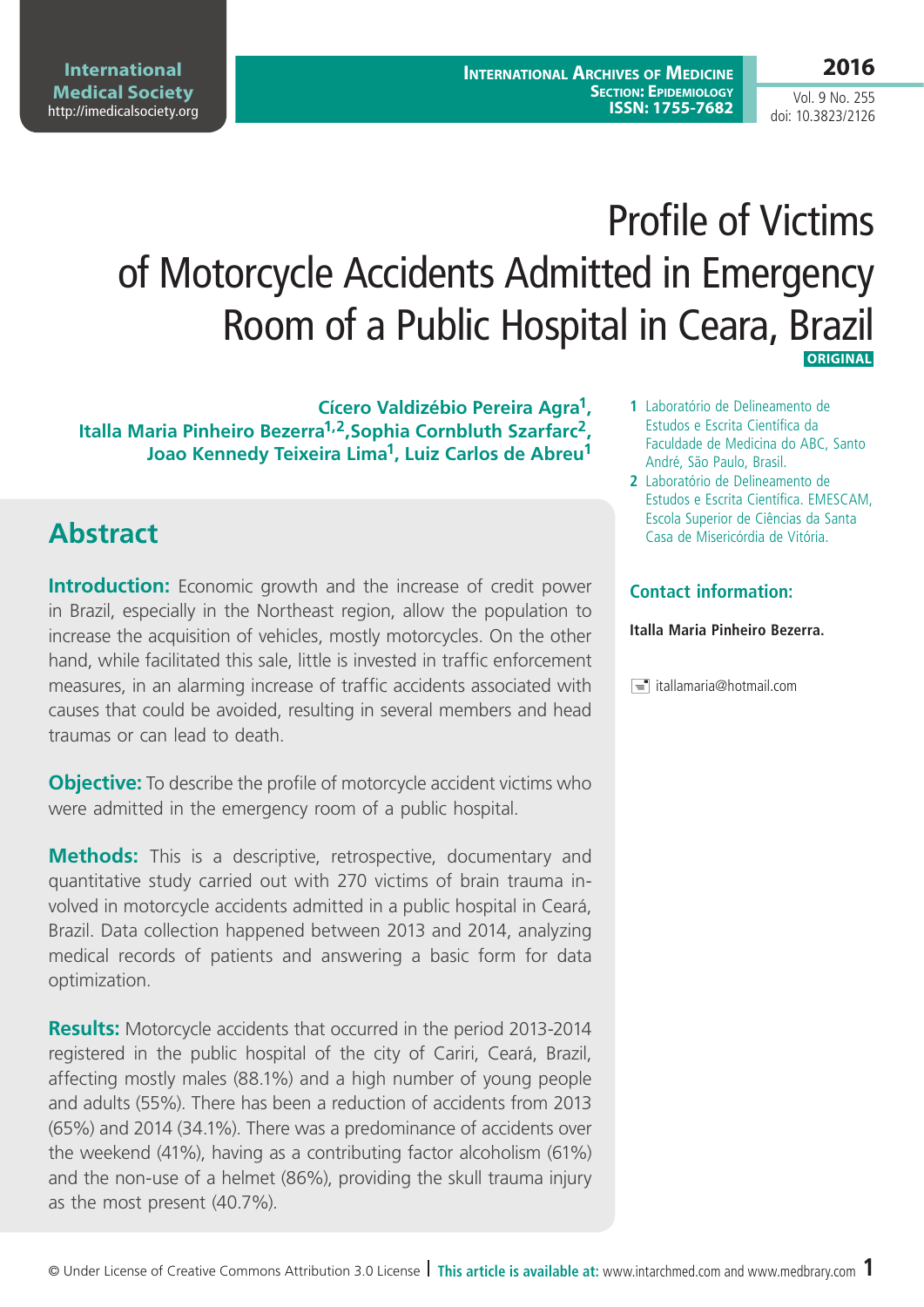**2016**

Vol. 9 No. 255 doi: 10.3823/2126

**Conclusion:** The characterization of patients shows that the brain and facial traumas are related directly to the use of the helmet, not associated with other causes such as age group, alcohol use and lack of supervision in the municipalities, also is important to stand out the need to to strengthening and creating public policies in order to prevent damages.

**Keywords** Motorcycle Accidents; External Causes; Public Health Policies.

# **Introduction**

Automobile accidents, in particular those with motorcycles, constitute a serious public health issue, in particular by physical limitations arising in their survivors, influencing on social determinants of health, since these are social, economic, ethnic/racial, cultural, behavioral and psychological factors influencing the occurrence of health problems and their risk factors in the population.

In the face of technological advances, increasing the purchasing power of the world's population and the accelerated process of urbanization, it has been observed in recent years, a great evolution in the number of people who own transport like cars or motorcycles, to perform their daily activities or as a working tool.

On the other hand, especially in developing countries, a disorganized growth reflected by the poor organization of traffic and the excessive number of accidents, causes fatalities or serious sequelae, in most cases, to drivers of motorcycles. According to the World Health Organization, approximately 1.3 million people die of traffic accident victims every year, and the most vulnerable groups (bikers, pedestrians and cyclists) found more than half of this value, concentrating in Africa the most dangerous and deadly world transits [1].

In Brazil, the economic growth, particularly in the Northeast, with expansion of income and personal loans, combined with a chronic deficiency in public transport, provided a significant increase in the purchase of motor vehicles, especially the various models of motorcycles.

The acquisition of the means of transport , either for work or for leisure, by the population brought, in good part, negative consequences, in view of the large number of accidents involving these vehicles with severe traumas, which if does not lead to death, leave sequelae, in most cases disabled people, leading to a problem consider itself as a serious public health issue [2-5].

In the Brazilian State of Ceará, the reality presented above comes with the same pace, the increase in the number of motorcycle acquisition, justified by the lack of investment in public transport, also for facilitating the movement of people in traffic, have low fuel consumption, purchase price and maintenance more accessible than most cars [6].

In contrast to the fast growth of large cities, where traffic control measures are more accurate and punctual, the municipalities mainly in the North and Northeast regions still suffer from a lack of this, resulting in the misuse of motorcycles, where drivers usually don't carry permission to drive, do not wear helmets and have their vehicles in irregular conditions for circulation. However, the immense facility for the purchase of these vehicles that is disproportionate to the number of preventive measures adopted for the correct usage [7].

Because of this significant increase of vehicles and motorcycles and the high frequency of inappropriate behaviors among drivers, car accidents become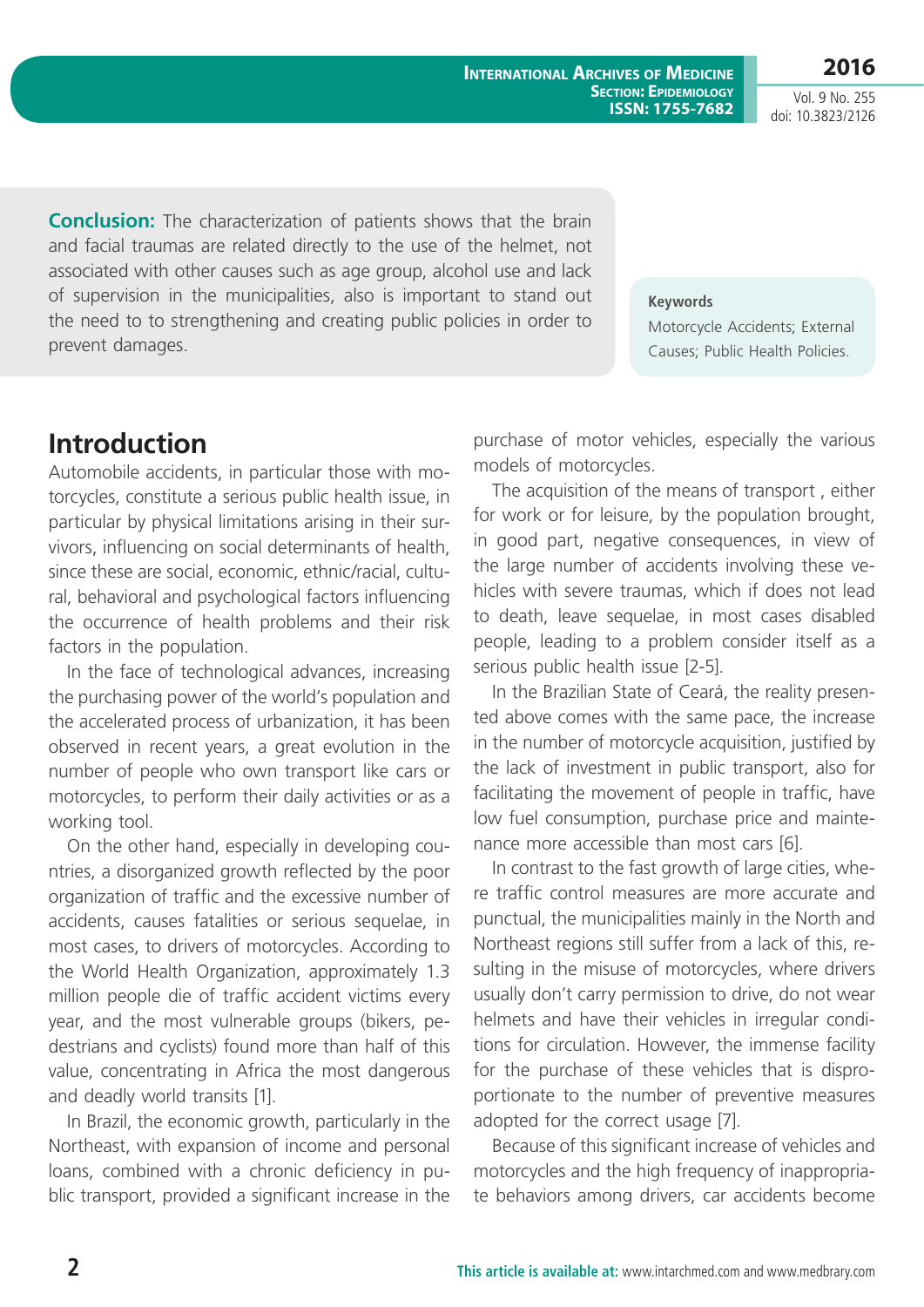**2016**

Vol. 9 No. 255 doi: 10.3823/2126

an important cause of traumas and death, especially among the young population [8].

In Brazil, the mortality of users of two-wheel motor vehicle increased by more than 700% since the implementation of the Brazilian traffic code (CTB), in 1998. The riders went from 3% (1998) to 23% (2008) of the total number of deaths from traffic accidents in the country [9]. Between 1998 and 2006, motorcycle accidents have generated high costs for Brazilian society, with estimates of 5.3 billion reais (Brazilian local currency) spending in the period [10].

Since the 1980s, the violence and the injuries have been prominent causes of morbidity and mortality in Brazil; until 2007, accounted for 12.5% of deaths, especially among young men (83.5%). Although various initiatives may have contributed to the reduction of deaths and injuries related to traffic in Brazil, the rates remain high in many countries in Latin America and not yet is sufficient known about its effectiveness, since there are few studies to evaluate such interventions [11].

The damage to health because of these accidents can achieve different dimensions, resulting in physical and emotional effects, which reduce the quality of life in individual and collective levels and generate overload to health services.

Mesquita et al. [12], analyzing hospital costs generated by external causes in the emergency room of a large hospital in Teresina, Piauí, Brazil, identified, between 2005 and 2007, spending in local currency of R\$1,019,755.90 with admissions by external causes, i.e. higher compared to other causes in the same period (R\$ 44.888,912).

In addition, it should be noted that the external demand causes more complex hospital procedures, with greater number of surgeries, need of intensive therapy, drug consumption and multi-professional support, resulting in high costs to health services [12].

Therefore, the health resources to achieve recovery of the victims of traffic accidents, especially motorcyclists, in virtue of the lesions being usually serious, are still flawed and basic.

In this way, it is important to evaluate the characteristics that result in accidents to work on these points in order to prevent diseases and reduce the number of accidents by external causes for the traffic.

Thus, the objective of this study is to describe the profile of motorcycle accident victims admitted in emergency room of a public Hospital.

#### **Methods**

This is a descriptive, retrospective, documentary and quantitative study, carried out with 270 individuals involved in motorcycle accidents admitted in a public Hospital in Cariri, Ceara State, Northeast region of Brazil.

The participants were selected according to the inclusion criteria: patients who had complete documentation during the medical interventions; who were transiting in a motorcycle and who had hospitalization of at least five days.

Data collection happened between 2013 and 2014, where selected patients who had full documentation during the medical interventions, as well as had a motorcycle. Where analyzed the medical records of patients and transcribed the information for a simple form, seeking to optimize and understand the profile of the patients, which the most common consequence of these accidents, alcohol and helmet use and the weekly period in which there was the occurrence.

The data were entered and stored in spreadsheets of the Microsoft Excel 2007, defining the objective and results in numbers and percentage.

This study follows the ethical principles for research with human beings, as National Health Council resolution 466/12 and obtained opinion approved by the Committee of ethics in research of the Faculdade de Medicina do ABC, according to CONEP document n° 466/12 adopted on February 15th, 2012.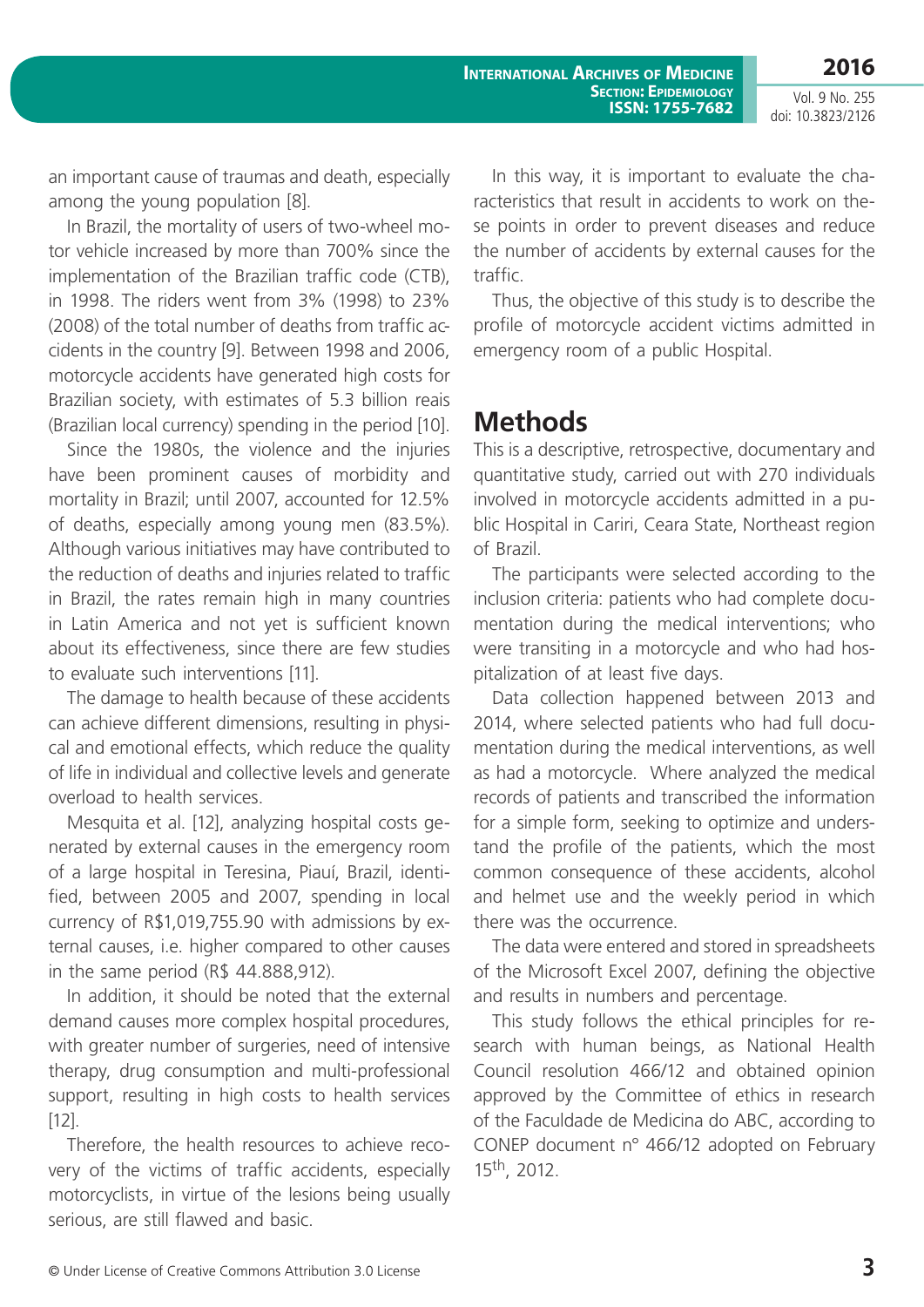**2016** Vol. 9 No. 255

doi: 10.3823/2126

## **Results**

**Table 1** shows that the vast majority of accidents happened with males (88.1%), having as a victim mostly about of 54% of people in the age of 10 to 29 years, affecting from highest form drivers (88.2%), happening mostly on weekends, whereas the number of days in proportion (41.9%). It is possible to see a reduction of accidents between 2013 and 2014.

Table 1. Profile of causalities according to gender, role in the accident, year and weekly period, Barbalha, Ceará, Brazil 2015.

| <b>Characteristics</b>                                   | N   | %    |  |  |  |  |  |  |
|----------------------------------------------------------|-----|------|--|--|--|--|--|--|
| Gender                                                   |     |      |  |  |  |  |  |  |
| Male                                                     | 238 | 88.1 |  |  |  |  |  |  |
| Female                                                   | 32  | 11.9 |  |  |  |  |  |  |
| Total                                                    | 270 | 100  |  |  |  |  |  |  |
| Age (years)                                              |     |      |  |  |  |  |  |  |
| 0a9                                                      | 09  | 3.3  |  |  |  |  |  |  |
| 10 a 19                                                  | 64  | 23.7 |  |  |  |  |  |  |
| 20 a 29                                                  | 86  | 31.9 |  |  |  |  |  |  |
| 30 a 39                                                  | 62  | 23.0 |  |  |  |  |  |  |
| 40 a 49                                                  | 27  | 10.0 |  |  |  |  |  |  |
| Over 50                                                  | 22  | 8.1  |  |  |  |  |  |  |
| Role in the accident Conductor                           |     |      |  |  |  |  |  |  |
| Passenger                                                | 238 | 88.2 |  |  |  |  |  |  |
| Trampling victim                                         | 12  | 4.4  |  |  |  |  |  |  |
| Total                                                    | 20  | 7.4  |  |  |  |  |  |  |
| Social Participation                                     | 270 | 100  |  |  |  |  |  |  |
| Years                                                    |     |      |  |  |  |  |  |  |
| 2013                                                     | 178 | 65.9 |  |  |  |  |  |  |
| 2014                                                     | 92  | 34.1 |  |  |  |  |  |  |
| Total                                                    | 270 | 100  |  |  |  |  |  |  |
| Week period                                              |     |      |  |  |  |  |  |  |
| Working days                                             | 157 | 58.1 |  |  |  |  |  |  |
| Holidays and weekends                                    | 113 | 41.9 |  |  |  |  |  |  |
| Total                                                    | 270 | 100  |  |  |  |  |  |  |
| Source: Direct research between the years 2013 and 2014. |     |      |  |  |  |  |  |  |

It is called attention to the non-use of helmets in both genders, with about of 86.7%. That there is a greater intake of alcohol in males (59.6%), which implies directly on the possible causes of accidents of respondents as described in **Table 2**.

Among the traumas resulting from accidents the most frequent was the brain trauma in terms of use (5.3%) and non-use (35.4%) of helmet, followed by facial trauma and trauma in upper limb, as shown in **Table 3**.

**Table 2.** Factors that influence in te motorcycle accident, Barbalha, Ceará, Brazil 2015..

| <b>Factors that</b>                                             | <b>Men</b> |               | <b>Women</b> |               | <b>Total</b> |               |  |  |  |
|-----------------------------------------------------------------|------------|---------------|--------------|---------------|--------------|---------------|--|--|--|
| influence                                                       | n          | $\frac{0}{0}$ | n            | $\frac{0}{0}$ | n            | $\frac{0}{0}$ |  |  |  |
| Use of helmet                                                   |            |               |              |               |              |               |  |  |  |
| Use                                                             | 24         | 8.9           | 12           | 4.4           | 36           | 13.3          |  |  |  |
| Non-use                                                         | 214        | 79.3          | 20           | 7.4           | 234          | 86.7          |  |  |  |
| Total                                                           | 238        | 88.2          | 32           | 11.8          | 270          | 100           |  |  |  |
| Alcohol ingestion                                               |            |               |              |               |              |               |  |  |  |
| Ingestion                                                       | 161        | 59.6          | 5            | 1.9           | 166          | 61.5          |  |  |  |
| Non-ingestion                                                   | 77         | 28.5          | 27           | 10            | 104          | 38.5          |  |  |  |
| Total                                                           | 238        | 8.1           | 32           | 11.9          | 270          | 100           |  |  |  |
| <b>Source:</b> Direct research between the years 2013 and 2014. |            |               |              |               |              |               |  |  |  |

**Table 3.** Comparison of trauma resulting in the use and non-use of helmets, Barbalha, Ceará, Brazil, 2015.

| <b>Traumas</b>                                                  | <b>Helmet use</b>        |       | <b>Non-use</b> |      | <b>Total</b>  |               |  |
|-----------------------------------------------------------------|--------------------------|-------|----------------|------|---------------|---------------|--|
|                                                                 | $\overline{\phantom{0}}$ | $\%$  | n              | $\%$ | n             | $\frac{0}{0}$ |  |
| Brain Trauma                                                    | 35                       | 5.3   | 233            | 35.4 | 268           | 40.7          |  |
| Spinal Trauma                                                   | 3                        | 0.5   | 6              | 0.9  | 9             | 1.4           |  |
| Facial Trauma                                                   | 20                       | 3.0   | 137            | 20.8 | 157           | 23.8          |  |
| Thoracic Trauma                                                 | $\mathcal{L}$            | 0.3   | 10             | 1.5  | 12            | 1.8           |  |
| Abdominal Trauma                                                | $\bigcap$                | 0.0   | 5              | 0.8  | 5             | 0.8           |  |
| Pelvic Trauma                                                   | $\bigcap$                | 0.0   | $\mathcal{P}$  | 0.3  | $\mathcal{P}$ | 0.3           |  |
| Upper limb Trauma                                               | 14                       | 2.1   | 113            | 17.1 | 127           | 19.2          |  |
| Lower limb Trauma                                               | 11                       | 1.7   | 66             | 10.0 | 77            | 11.7          |  |
| No trauma                                                       | 1                        | 0.15  | 1              | 0.15 | $\mathcal{P}$ | 0.3           |  |
| Total                                                           | 86                       | 13.05 | 573            | 6.95 | 659           | 100           |  |
| <b>Source:</b> Direct research between the years 2013 and 2014. |                          |       |                |      |               |               |  |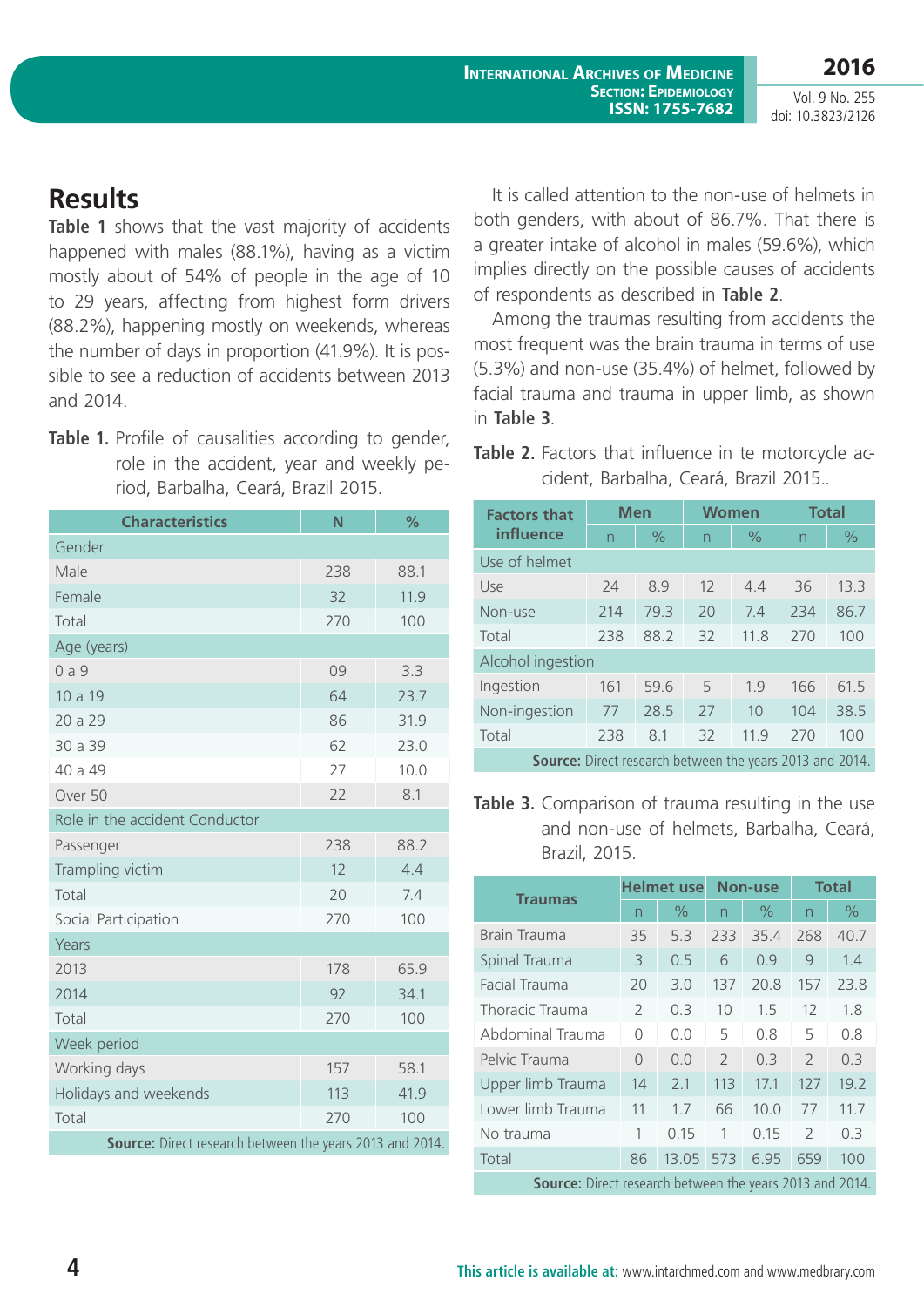**2016**

Vol. 9 No. 255 doi: 10.3823/2126

### **Discussion**

The results illustrated that motorcycle accidents that occurred in the period 2013-2014 registered in the public hospital of the region do Cariri, Ceará, Brazil, affecting mostly males (88.1%), affecting a high number of young people and adults (55%). There was a predominance of accidents over the weekend (42%) as these are understood only by three days. The accidents had use of alcohol (61%) and the non-use of the helmet (86%) as a contributing factor, having brain trauma as the most frequent (40.7%), mainly because it is a hospital that attends in most cases, this specialty.

The predominance of males is common in traffic accidents, as shown in several national and international studies [13-16]. This can explain why, in most cases, these are the drivers of the vehicles involved, the largest group with a license to drive and have learned to handle even with minor age, leading to feelings of superiority and omnipotence in traffic.

Statistical data show that males have less pathologies than women, with a view to the physiological and hormonal process of each. However, men have higher mortality rate due to its involvement in external causes such as accidents, violence and other cases [17, 18].

External causes are considered by the World Health Organization an important public health problem in the world, often the second or third leading cause of deaths [19, 20]. WHO [21] points out that the main factors causing deaths by external causes are related to socio-economic disparities, political and cultural, hitting mainly to male [22].

Such male participation in traffic accidents can also be caused by the history that permeates this people, considering that this is a being who in the past represented families, leading them and showing its grandeur to the other, especially in questions of health, on the assumption, that this can get ill [23, 24].

Currently, this pattern has reversed, because women are empowering themselves from their homes and often leading them, also reaching a greater number of female people who own and drive daily, as well as vehicles, have greater involvement in external causes [25]. What can prove this is the rate of women in the historical study presented in the literature, corroborating with the results of this [17, 26].

By analyzing historical retrospect of traffic accidents, it was observed that the predominance of males varied from about 70% to 90% [27], this index, which in most cases remains, as in the present study, but which has presented few changes with greater space gained by women .

In the study of Soriano et al., [28] when performing a retrospective examining the socio-demographic variables between the years 2001 to 2010, it is observed that men exhibit increase in their involvement in accidents, however, within the expected percentage for each year. On the other hand, women have increased their involvement in spreading form; in 2001 were 254 cases and in 2010, 1120, including notably an increase in female participation in traffic accidents.

The study shows that most cases of motorcycle accidents happen between 10 and 29 years of age (55%), and WHO (1995) considers adolescents ages between 10 to 19 years and 20 to 29 years young adults. In this case, corroborating with the study of Miranda and Sarti [29], which brings in total 51.4% of cases between the ages mentioned above, as well as other studies [30-32].

In Brazil, the younger crowd is often involved in external causes, coming in many cases to death, among them are the murder, physical violence and traffic accidents. In the previous decade, the number of cases was outrageous, what caused the Brazilian public organizations concerned with policies of prevention of diseases for these purposes [33].

Young people, when start driving, represent a high-risk population for the transit and public health organs, usually by characteristics of inexperience in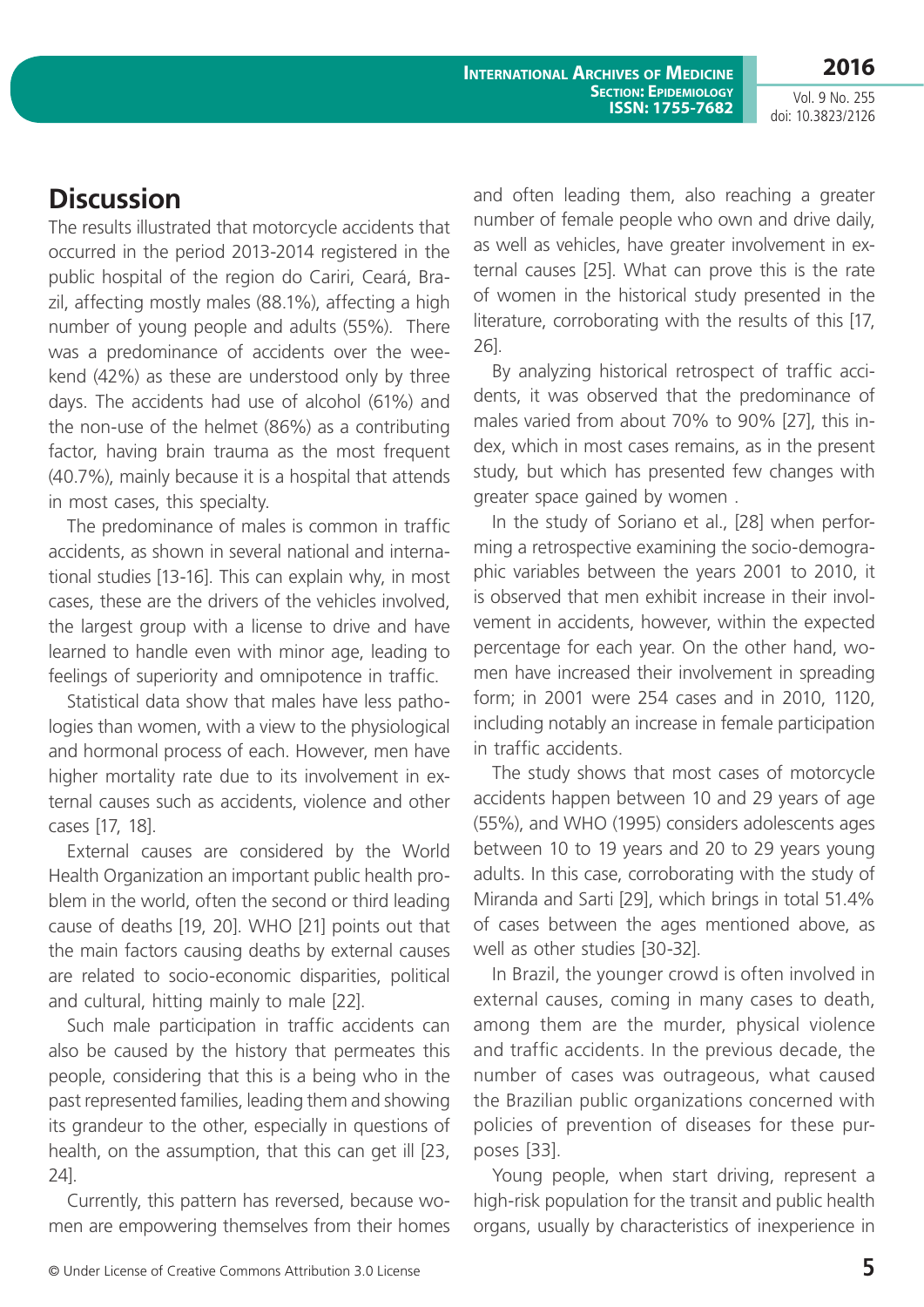Vol. 9 No. 255 doi: 10.3823/2126

**2016**

driving, impulsivity, or even the frequent consumption of alcohol, drugs and other, which along with supervisory failure, contribute to the increase in cases of accidents [34-36].

The high number of accidents in this age group can also be explained by the ease and value of the purchase of motorcycles, bearing in mind that at this time there is the insertion in the first job, increasing the purchasing power of the public. In addition, motorcycles have a capacity of faster speed and more precise can be the desired path, especially in urban areas. Is also observed that the acquisition of motorcycles is common, especially among young people, taking into account that traffic with this type of transport, in many cases, provides greater ease of learning compared to a common car, which requires greater coordination in the use of its activities [35, 37].

Is still in discussion the bikes with less than 50 cc, which are quite common in Brazil's Northeastern region, they do not require that the pilot has clearance, and in some places the helmet use is dispensed, compared to this, callings if attention to the number of accidents involving this type of bike, which is recurrent and disturbing [38].

Also noteworthy is that until recently, the hinterland municipalities of the northeast region had no traffic supervisory bodies, and many still do not have the organization, allowing greater traffic minors, persons without a license and using the vehicles wrongly, disregarding traffic laws.

One of the points that make the supervisory process in the Northeastern region is the territorial extension of the municipalities which covers several non-urban areas, thus the competent organs cannot perform an inspection by the high demand of work. This information is consistent with reality, because the municipalities served by the hospital studied are hinterland and mostly do not have supervisory governmental policies [39].

It is important to note the decrease of traffic accidents between 2013 and 2014. There has been a reduction of accidents from 2013 (65%) and 2014 (34.1%). This fact can be explained by the intensification of traffic laws and the implementation of new regulatory agencies in the municipalities. The Government of the State of Ceará between these years has modified its fleet of road policing, strengthening and creating just an organ for this purpose, and has implemented new posts along the roads [40].

In addition to increased oversight, stands a further strengthening in prohibition, the prohibition of the use of alcohol in traffic. In 2012, the law went through an intense makeover, decreasing the rate of alcohol to make the breathalyzer test, as well as a greater rigor to the application of penalties [41]. Between 2007 and 2013, higher application process occurred, mostly during holidays and weekends, which can therefore explain the decrease in the indices [42].

In this study, holidays and weekends continue to be the biggest attractions for accidents, even if in a smaller percentage than those of working days. These data, resemble much of the present studies in literature, as in the study of Vieira et al., [43], where 54.5% of accidents happened over the weekend, already the de Andrade et al., [34] presented 44.3% of occurrences in the period, corroborating with the present study.

This can be explained because, in this period, many people were off of their jobs, favoring the use of substances. Notes that the inspections of transit, mainly in small towns, are reduced. These evidence can still be related to the culture of young population that go with greater frequency to bars and parties during the weekends, as well as use alcoholic beverages [36].

The abuse of alcohol and the use of the helmet still call attention to the results of this study, even in the face of numerous laws aimed at the reduction of them. In this study, about 61% of ingested alcoholic substances, corroborating with several studies [30, 31, 44]. However, the study of Franco et al.,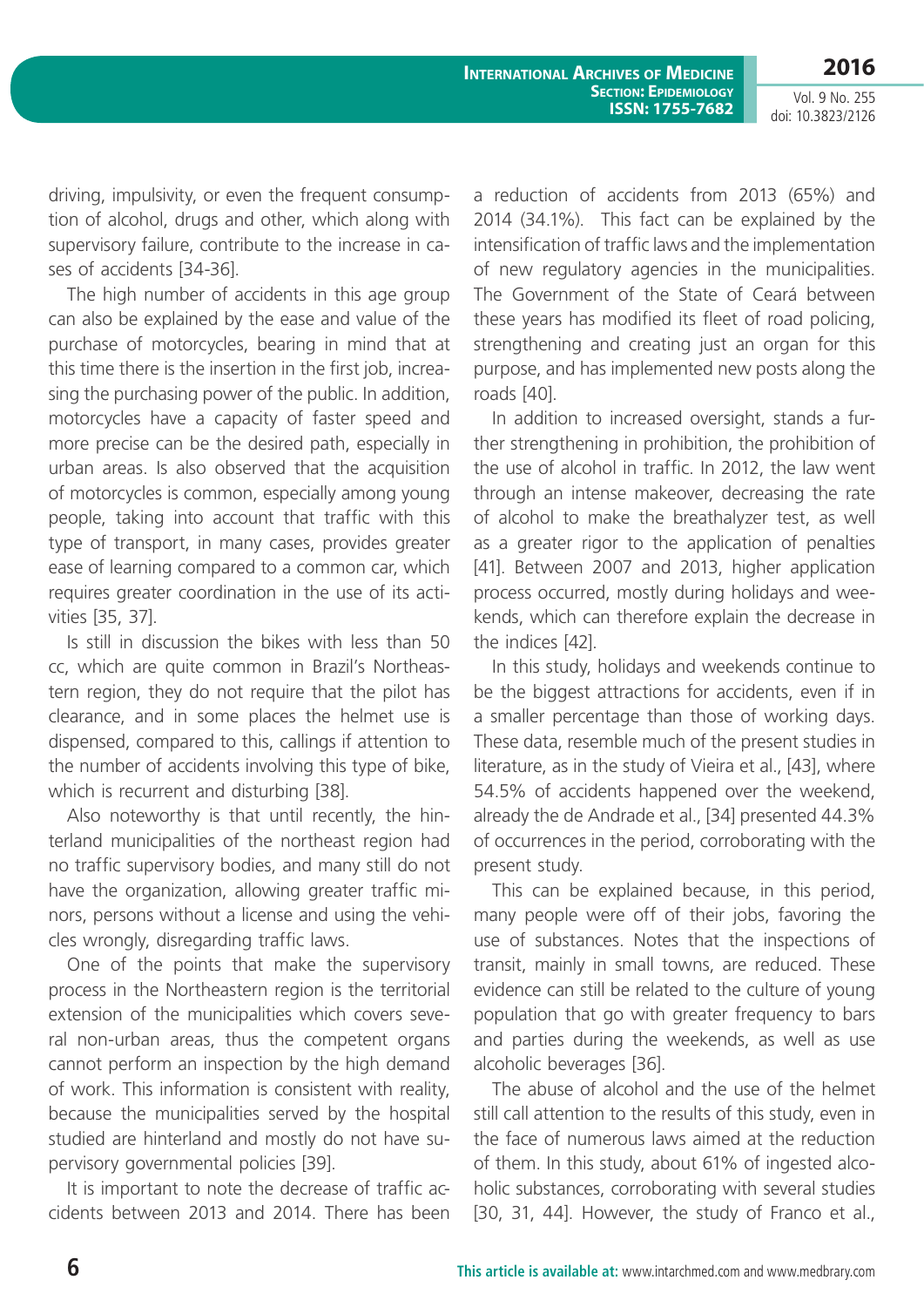Vol. 9 No. 255 doi: 10.3823/2126

**2016**

[45] diverges from this result stating that only about 45% of respondents claimed to have used alcohol. This divergence can be explained by many present feelings of shame in front of the accident, denying the use of substances.

The literature indicate a strong relationship between the use of alcohol and traffic accidents, by the use of that substance to generate a feeling of greater confidence in the conductors at the same step that decreases motor and cognitive activities [44].

Motorcycle accidents that had influence of alcohol tend to be stronger and more impactful for those involved, and may generate severe consequences or even death of drivers and passengers [45, 46].

There is a survey conducted by the Brazilian Association for the study of alcohol and Alcoholism, in that after the year 1982, 54% of work accidents, 51% of traffic accidents, 20% of applications for divorce and 60% of instances officers are directly related to the use of alcohol In addition to more than 80% of minors abandoned have some alcoholic family member [33].

In this study, the male is who most consumes alcohol, this fact, can be explained by factors already listed, such as the sociocultural and peculiar characteristics of this gender.

In a study carried out in Londrina, Paraná, Brazil, with a total of 3,108 attendances, the men corresponded to 85% of these, and for the most part, were the drivers of the vehicles. That study, relates to the association occurred when alcohol use and helmet, concluded that male consumes more alcohol than the opposite sex, corroborating with the results of this study [47, 48].

The non-use of a helmet is a factor of great concern, since it often results in brain trauma, leading to serious consequences. In our present study, approximately 86% of patients used helmet at the time of the accident, corroborating with several studies [42, 49].

This fact is associated mainly to the study have been carried out in the municipalities, where the practice of not using the helmet is common. In studies conducted in large urban centers the number of people who do not use helmets is lower, as are greater surveillance points, plus passengers are exposed to higher risk situations [42].

The probability of someone using helmet come to develop a brain trauma is smaller in comparison to other that does not uses, since the impact during the accident to one that does not use is higher, if the helmet submit certifications, be within the validity period and being used in a proper way, the chances of developing traumas are minimal [13, 42].

Because it is a public hospital in facial and brain trauma care, the number of patients with it is bigger, however, in the literature is found that most of the accidents resulted in traumas of upper and lower limbs [32].

In this study, the incidence of traumas after TBI, followed by the trauma, that relates directly to the non-use of the helmet, i.e., patients who did not use this practice are exposed mostly to brain trauma and facial trauma. Fact noted by several studies that link the TCE to the mostly male, motorcycle drivers in terms of helmet use and not under the influence of alcohol, classifying these victims among vulnerable groups [32, 49].

The characterization of this study serves as an important alert to the development of public health policies that are geared to the prevention of traffic accidents, since in most cases, relates directly to the lack of supervision in smaller municipalities.

#### **Conclusion**

Individuals who are victims of motorcycle accidents are mostly men, from young adult age range, relate the facts to the abusive use of alcohol during weekends and holidays, where most of these accidents have occurred. Between the years 2013 and 2014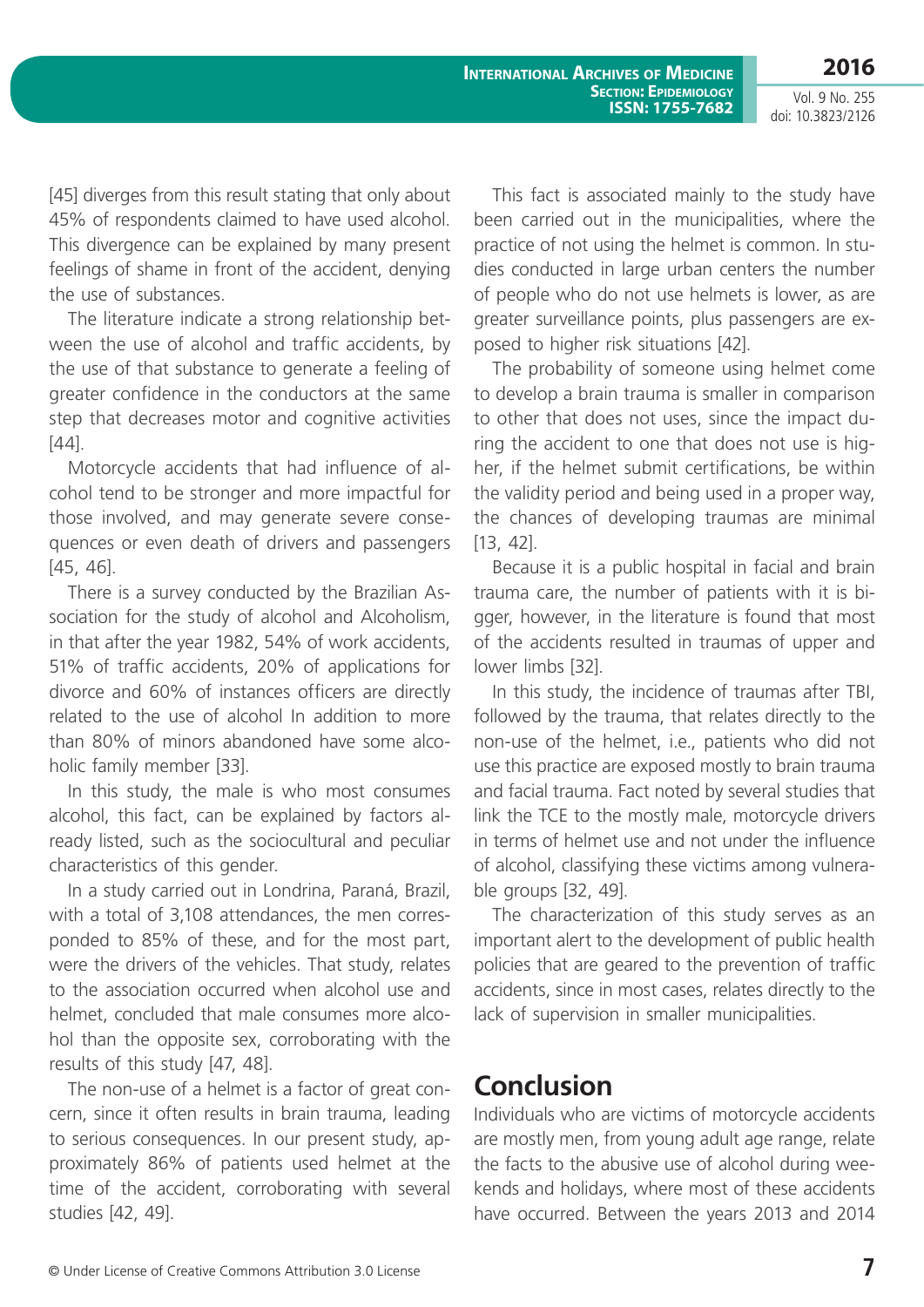Vol. 9 No. 255

doi: 10.3823/2126

**2016**

there has been a reduction in the number of accidents and the high rate of trauma and Traumatic brain injury face is directly linked to do not use a helmet.

There's direct influence of these occurrences of traffic on social determinants in health.

#### **References**

- **1.** World Health Organization. Comprehensive report on the status of road safety, 2015. Genebra, Switzerland: 2015.
- **2.** de Oliveira NLB, de Sousa RMC. Ocorrências de trânsito com motocicleta e sua relação com a mortalidade. Revista Latino-Americana de Enfermagem, 2011; 19(2):403-410.
- **3.** Silva DWD, Andrade SMD, Soares DA, Soares DFPDP, Mathias TADF. Perfil do trabalho e acidentes de trânsito entre motociclistas de entregas em dois municípios de médio porte do Estado do Paraná, Brasil. Cad. saúde pública, 2008; 24(11):2643-2652.
- **4.** Santos AMRD, Moura MEB, Nunes BMVT, Leal CFDS, Teles JBM. Perfil das vítimas de trauma por acidente de moto atendidas em um serviço público de emergência. Cad. saúde pública, 2008; 24(8):1927-1938.
- **5.** Oliveira NLBD, Sousa RMCD. Diagnóstico de lesões e qualidade de vida de motociclistas, vítimas de acidentes de trânsito. Revista Latino-americana de Enfermagem, 2003; 11(6):749-756.
- **6.** de Paula Júnior FJ, Araújo ELL. Análise dos acidentes de trânsito ocorridos em uma Capital do Nordeste Brasileiro, em 2006. Journal of Health & Biological Sciences, 2012; 1(2):66.
- **7.** Gasparini D. Novo Código de Trânsito-Os municípios e o policiamento. Revista de Direito Administrativo, 2013; 212:175- 194.
- **8.** Malta DC, Andrade SSCDA, Gomes N, Silva MMAD, Morais Neto OLD, Reis AACD, Nardi ACF. Injuries from traffic accidents and use of protection equipment in the Brazilian population, according to a population-based study. Ciencia & saude coletiva, 2016; 21(2):399-410.
- **9.** Bacchieri G, Barros AJD. Acidentes de trânsito no Brasil de 1998 a 2010: muitas mudanças e poucos resultados. Rev Saúde Pública, 2011; 45(5):949-63.
- **10.** Vasconcellos EA. O custo social da motocicleta no Brasil. Revista dos Transportes Públicos–ANTP, 2008; 30:31.
- **11.** Reichenheim ME, Souza ED, Moraes CL, Jorge MHPM, Silva CMFP, Minayo MDS. Violência e lesões no Brasil: efeitos, avanços alcançados e desafios futuros. The Lancet, 2011; 6736(11):75- 89.
- **12.** Mesquita GV, Santos AMRD, Tapety FI, Martins MDCDC, Carvalho CMRS, Oliveira FAFVD. Análise dos custos hospitalares em um serviço de emergência. Texto & contexto enferm, 2009; 18(2):273-279.
- **13.** Rodrigues APB, dos Santos AMR, Machado DG, Moura MEB. Characterization of motorcycle accidents attended by service mobile emergency. Revista de Enfermagem da UFPI, 2014; 3(3):73-9.
- **14.** Zabeu JLA, Zovico JRR, Júnior WNP, Neto PFT. Perfil de vítima de acidente motociclístico na emergência de um hospital universitário. Revista Brasileira de Ortopedia, 2013; 48(3):242- 245.
- **15.** Batista FDS, Silveira LO, Castillo JJAQ, Pontes JED, Villalobos LDC. Epidemiological profile of extremity fractures in victims of motorcycle accidents. Acta ortopedica brasileira, 2015; 23(1):43- 46.
- **16.** Smith BW, Buyea CM, Anders MJ. Incidence and Injury Types in Motorcycle Collisions Involving Deer in Western New York. American journal of orthopedics (Belle Mead, NJ), 2015; 44(6):E180-3.
- **17.** de Moura EC, Gomes R, Couto Falcão MT, Schwarz E, das Neves ACM, Santos W. Desigualdades de género na mortalidade por causas externas no Brasil, 2010. Revista Ciência & Saúde Coletiva, 2015; 20(3).
- **18.** Luizaga CTDM, Gotlieb SLD. Male mortality in three Brazilian State Capitals, 1979-2007. Revista Brasileira de Epidemiologia, 2013; 16(1):87-99.
- **19.** Leite Cavalcanti A, Monteiro B, Vanessa B. Mortalidade por causas externas em adultos no município de Campina Grande, Paraíba, Brasil. Sci. med, 2008; 18(4).
- **20.** Morita M, Scarpelini S, Jorge MHPDM, Gawryszewski VP, Dib JA, Pereira Junior GA. Atendimentos de emergência por lesões decorrentes de causas externas: características das vítimas e local de ocorrência, Estado de São Paulo, Brasil, 2005. Cadernos de Saúde Pública, 2008.
- **21.** World Health Organization. Relatório mundial sobre violência e saúde. Genebra: OMS; 2002
- **22.** White A, McKee M, de Sousa B, de Visser R, Hogston R, Madsen SA, Raine G. An examination of the association between premature mortality and life expectancy among men in Europe. The European Journal of Public Health, 2014; 24(4):673-679.
- **23.** de Souza ER. Masculinidade e violência no Brasil: contribuições para a reflexão no campo da saúde. Ciênc Saúde Coletiva, 2005; 10(1):59-70.
- **24.** Costa RG. Saúde e masculinidade: reflexões de uma perspectiva de gênero. Revista brasileira de Estudos de População, 2013; 20(1):79-92.
- **25.** Garcia MAA, Rodrigues MG, Borega RS. O envelhecimento e a saúde. Revista de Ciências Médicas, 2012; 11(3).
- **26.** Gorios C, Souza RMD, Gerolla V, Maso B, Rodrigues CL, Armond JDE. Transport accidents among children and adolescents at the emergency service of a teaching hospital in the southern zone of the city of São Paulo. Revista Brasileira de Ortopedia, 2014; 49(4):391-395.